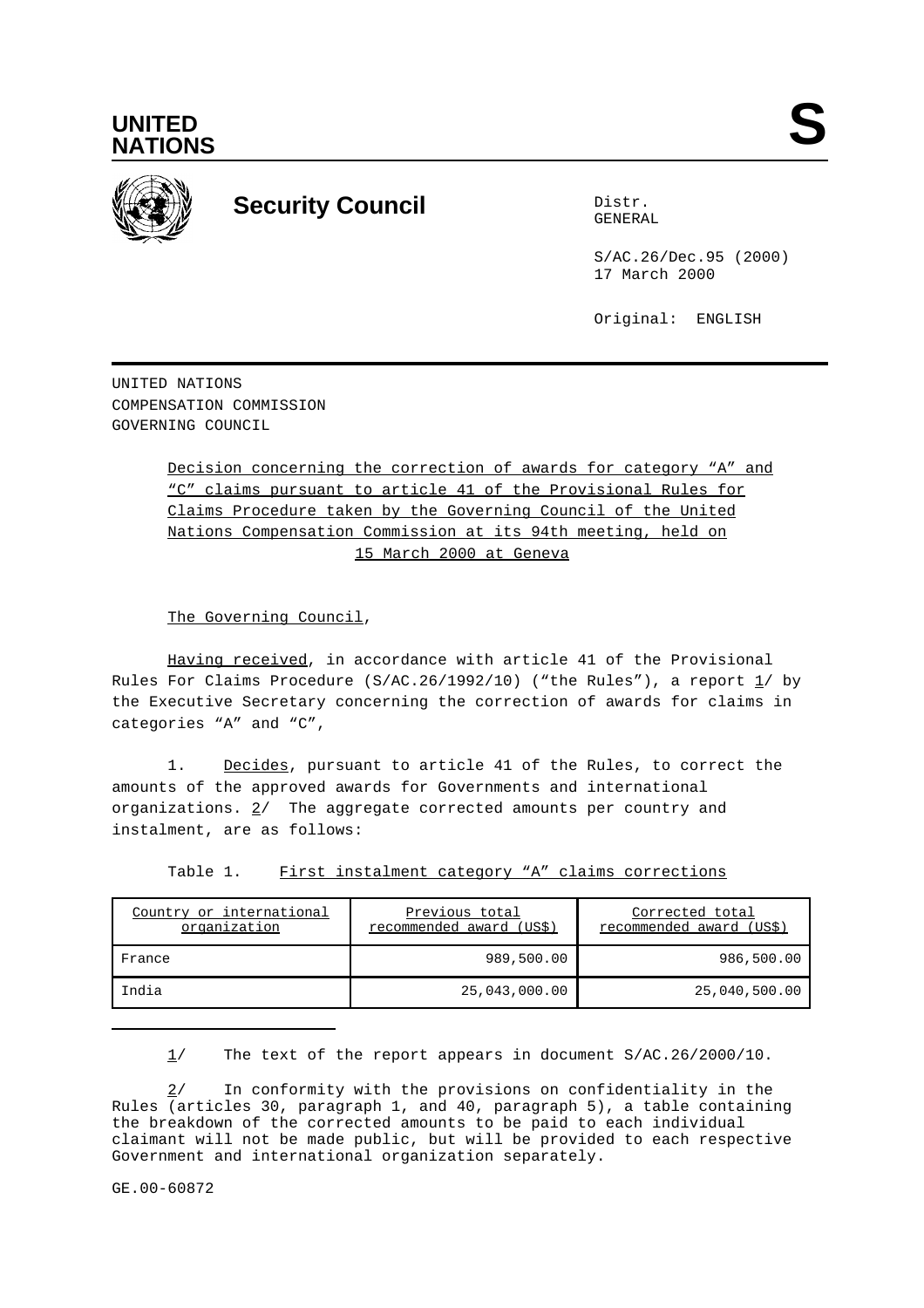| Country or international | Previous total           | Corrected total          |
|--------------------------|--------------------------|--------------------------|
| organization             | recommended award (US\$) | recommended award (US\$) |
| Sri Lanka                | 25,114,500.00            | 25,093,000.00            |

#### Table 2. Second instalment category "A" claims corrections

| Country or international | Previous total           | Corrected total         |
|--------------------------|--------------------------|-------------------------|
| organization             | recommended award (US\$) | recommended award (USS) |
| Sri Lanka                | 77,298,500.00            | 77,198,500.00           |

#### Table 3. Third instalment category "A" claims corrections

| Country or international<br>organization | Previous total<br>recommended award (US\$) | Corrected total<br>recommended award (US\$) |
|------------------------------------------|--------------------------------------------|---------------------------------------------|
| Kuwait                                   | 104,620,000.00                             | 104,615,000.00                              |
| Sri Lanka                                | 52,421,000.00                              | 52,357,000.00                               |

#### Table 4. Fourth instalment category "A" claims corrections

| Country or international<br>organization | Previous total<br>recommended award (US\$) | Corrected total<br>recommended award (US\$) |
|------------------------------------------|--------------------------------------------|---------------------------------------------|
| Australia                                | 85,500.00                                  | 93,500.00                                   |
| Egypt                                    | 207, 343, 500.00                           | 207, 341, 000.00                            |
| France                                   | 138,000.00                                 | 128,000.00                                  |
| India                                    | 146,328,000.00                             | 146,300,000.00                              |
| Philippines                              | 30,465,000.00                              | 30,260,500.00                               |
| Sri Lanka                                | 71,728,000.00                              | 69,796,500.00                               |
| Sudan                                    | 10,223,500.00                              | 10,221,000.00                               |
| UNHCR Germany                            | 0.00                                       | 2,500.00                                    |
| UNRWA Gaza                               | 687,000.00                                 | 691,000.00                                  |

#### Table 5. Fifth instalment category "A" claims corrections

| Country or international<br>organization | Previous total<br>recommended award (US\$) | Corrected total<br>recommended award (US\$) |
|------------------------------------------|--------------------------------------------|---------------------------------------------|
| Bosnia and Herzegovina                   | 3,528,000.00                               | 3,476,000.00                                |
| Canada                                   | 409,000.00                                 | 414,000.00                                  |
| India                                    | 147,801,500.00                             | 147,616,500.00                              |
| Philippines                              | 31,112,000.00                              | 31,108,000.00                               |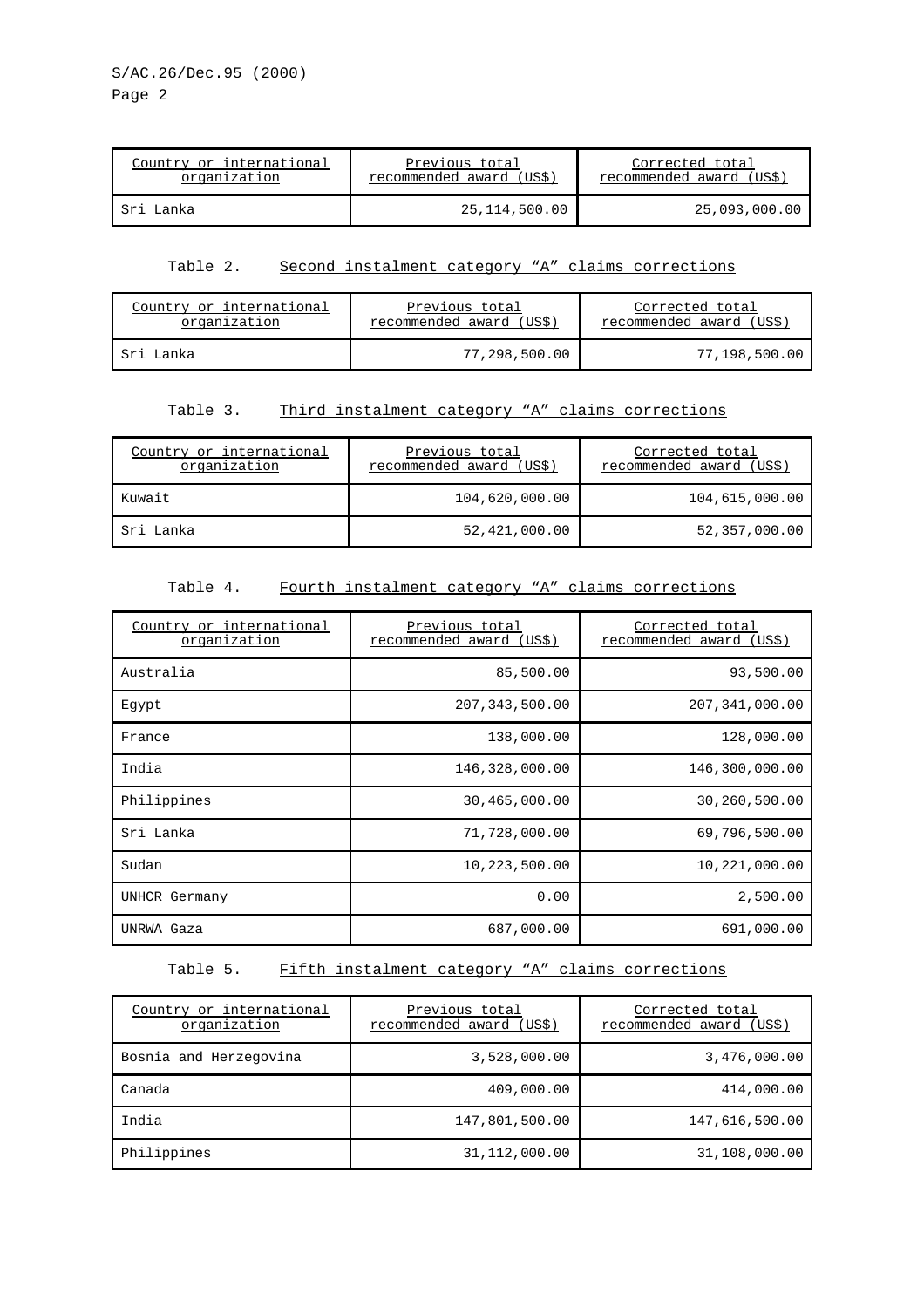| Country or international<br>organization | Previous total<br>recommended award (US\$) | Corrected total<br>recommended award (US\$) |
|------------------------------------------|--------------------------------------------|---------------------------------------------|
| Sri Lanka                                | 72,105,000.00                              | 71,533,000.00                               |
| Thailand                                 | 10,592,000.00                              | 10,552,000.00                               |
| Yuqoslavia, Federal<br>Republic of       | 3,790,500.00                               | 3,794,500.00                                |
| UNWRA Gaza                               | 736,000.00                                 | 731,000.00                                  |

#### Table 6. Sixth instalment category "A" claims corrections

| Country or international<br>organization | Previous total<br>recommended award (US\$) | Corrected total<br>recommended award<br>(US\$) |
|------------------------------------------|--------------------------------------------|------------------------------------------------|
| Bangladesh                               | 65,943,500.00                              | 65,852,500.00                                  |
| Bosnia and Herzegovina                   | 2,060,000.00                               | 1,780,000.00                                   |
| Egypt                                    | 18,651,000.00                              | 18,636,000.00                                  |
| France                                   | 23,000.00                                  | 20,500.00                                      |
| India                                    | 17,418,500.00                              | 17,327,500.00                                  |
| Iran                                     | 5,565,000.00                               | 5,482,500.00                                   |
| Jordan                                   | 17,527,500.00                              | 17,522,500.00                                  |
| Morocco                                  | 2,561,500.00                               | 2,554,000.00                                   |
| Pakistan                                 | 46,279,000.00                              | 46,258,000.00                                  |
| Philippines                              | 60,810,000.00                              | 60,714,500.00                                  |
| Sri Lanka                                | 36,643,000.00                              | 36,403,000.00                                  |
| Sudan                                    | 509,500.00                                 | 512,000.00                                     |
| Turkey                                   | 1,552,500.00                               | 1,550,000.00                                   |
| Viet Nam                                 | 3,492,000.00                               | 3,496,000.00                                   |

#### Table 7. First instalment category "C" claims corrections

| Country or international<br>organization | Country total reported in<br>$S/AC.26/Dec.25$ (1994), as<br>modified by subsequent<br>corrections,<br>where applicable | Country total<br>sum of<br>individual claim totals) |
|------------------------------------------|------------------------------------------------------------------------------------------------------------------------|-----------------------------------------------------|
| Australia                                | 1,919,706.00                                                                                                           | 1,919,705.00                                        |
| Denmark                                  | 1,595,504.00                                                                                                           | 1,595,505.00                                        |
| Kuwait                                   | 11,403,258.00                                                                                                          | 11,403,243.00                                       |
| Nepal                                    | 31,963.00                                                                                                              | 31,962.00                                           |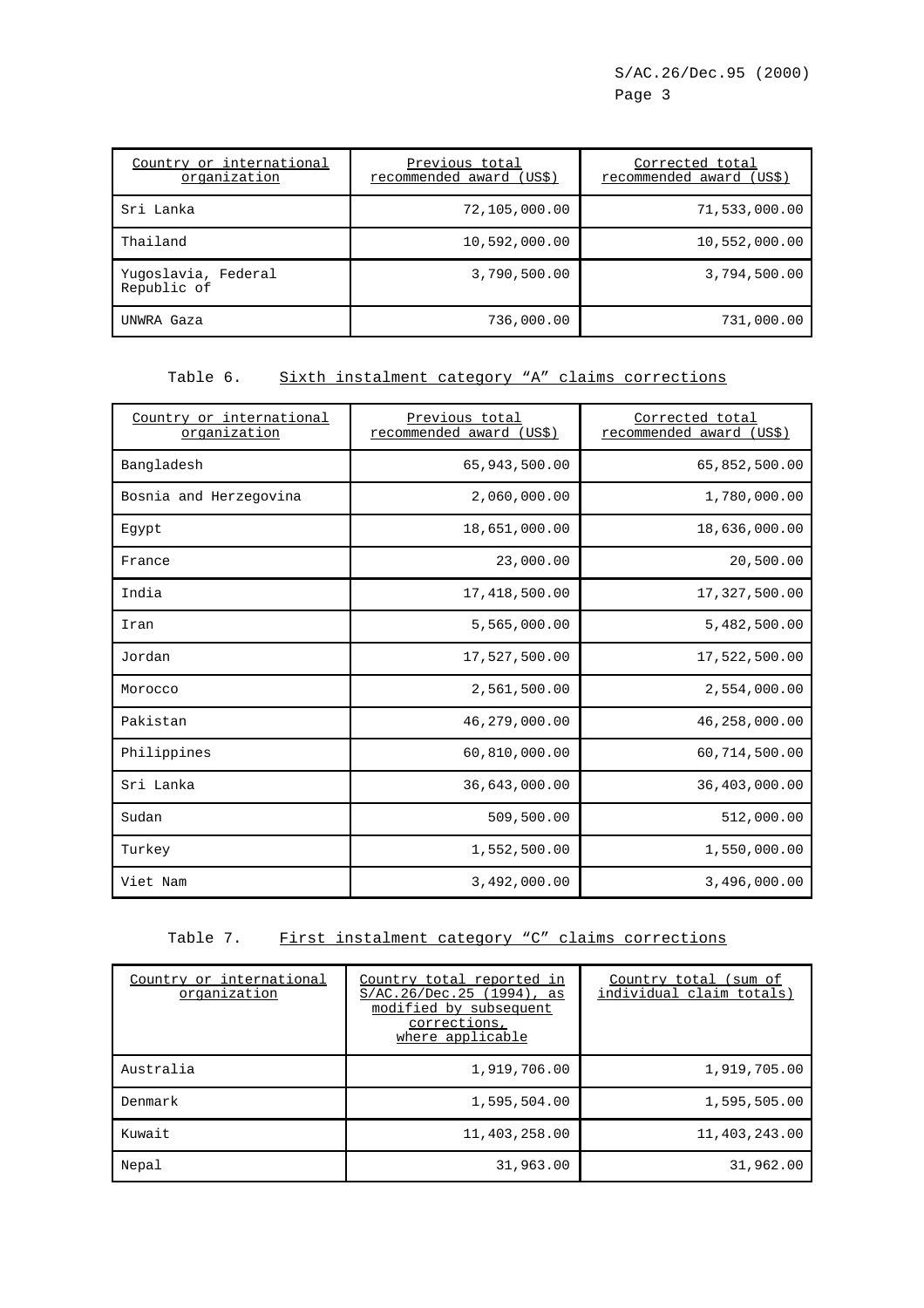| Country or international<br>organization | Country total reported in<br>S/AC.26/Dec.25 (1994), as<br>modified by subsequent<br>corrections,<br>where applicable | Country total (sum of<br>individual claim totals) |
|------------------------------------------|----------------------------------------------------------------------------------------------------------------------|---------------------------------------------------|
| Pakistan                                 | 17,768,886.00                                                                                                        | 17,768,858.00                                     |
| Poland                                   | 852, 211.00                                                                                                          | 852,210.00                                        |
| United Kingdom                           | 5,310,759.00                                                                                                         | 5,310,760.00                                      |
| United States                            | 10,522,623.00                                                                                                        | 10,522,630.00                                     |
| Yugoslavia, Federal<br>Republic of       | 616,860.00                                                                                                           | 616,861.00                                        |

## Table 8. Second instalment category "C" claims corrections

| Country or international<br>organization | Previous total<br>recommended award (US\$) | Corrected total<br>recommended award<br>(US\$) |
|------------------------------------------|--------------------------------------------|------------------------------------------------|
| Bangladesh                               | 12, 161, 510.90                            | 12, 168, 258. 30                               |
| India                                    | 70, 365, 172.62                            | 70,389,572.27                                  |
| Jordan                                   | 38,667,291.51                              | 38,902,796.72                                  |
| Lebanon                                  | 26,532,492.94                              | 26,548,582.90                                  |
| Sudan                                    | 5, 217, 538.58                             | 5, 222, 521. 28                                |
| UNDP Kuwait                              | 5,605,638.03                               | 5,625,880.25                                   |

#### Table 9. Fourth instalment category "C" claims corrections

| Country or international<br>organization | Previous total<br>recommended award (US\$) | Corrected total<br>recommended award (US\$) |
|------------------------------------------|--------------------------------------------|---------------------------------------------|
| India                                    | 45,880,225.91                              | 45,946,993.90                               |
| Italy                                    | 397, 973, 21                               | 402,005.21                                  |
| Jordan                                   | 24, 207, 836.54                            | 24,307,865.58                               |
| Pakistan                                 | 12,007,471.90                              | 12,019,824.84                               |
| United Kingdom                           | 13, 229, 907. 33                           | 13, 239, 489. 34                            |

#### Table 10. Fifth instalment category "C" claims corrections

| Country or international<br>organization | Previous total<br>recommended award (US\$) | Corrected total<br>recommended award (US\$) |
|------------------------------------------|--------------------------------------------|---------------------------------------------|
| India                                    | 67,698,665.21                              | 67,715,447.22                               |
| Jordan                                   | 94,089,135.96                              | 94,381,201.82                               |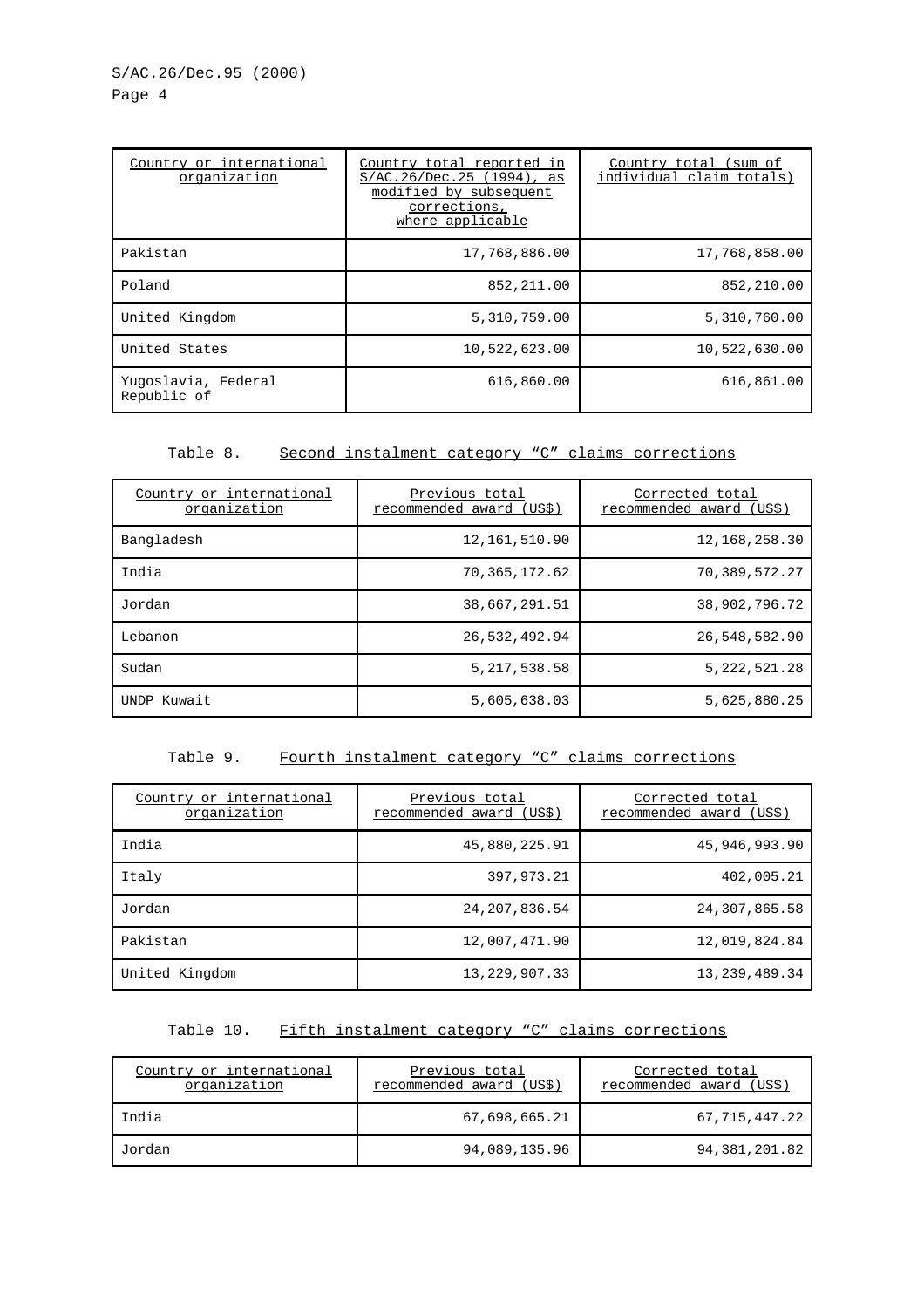| Country or international<br>organization | Previous total<br>recommended award (US\$) | Corrected total<br>recommended award (US\$) |
|------------------------------------------|--------------------------------------------|---------------------------------------------|
| Lebanon                                  | 2,408,758.24                               | 2,450,280.73                                |
| New Zealand                              | 64,413.86                                  | 46,992.01                                   |
| Pakistan                                 | 7,859,267.78                               | 7,863,835.25                                |
| Philippines                              | 7,871,819.05                               | 7,890,192.76                                |
| Sudan                                    | 15,959,540.47                              | 15,976,107.94                               |
| Syrian Arab Republic                     | 100, 327, 919.47                           | 100,340,376.21                              |

### Table 11. Sixth instalment category "C" claims corrections

| Country or international<br>organization | Previous total<br>recommended award (US\$) | Corrected total<br>recommended award (US\$) |
|------------------------------------------|--------------------------------------------|---------------------------------------------|
| Bangladesh                               | 21, 453, 766.13                            | 21, 459, 510.08                             |
| Canada                                   | 9,327,549.62                               | 9,386,296.50                                |
| India                                    | 104,814,938.57                             | 104,850,234.19                              |
| Iran                                     | 12,651,680.06                              | 12,658,608.86                               |
| Israel                                   | 177,586.52                                 | 177,586.92                                  |
| Italy                                    | 979,859.67                                 | 1,002,281.82                                |
| Jordan                                   | 180, 418, 308. 14                          | 180,891,651.27                              |
| Lebanon                                  | 11,852,210.70                              | 11,898,155.19                               |
| Pakistan                                 | 37, 330, 539.19                            | 37, 397, 445.24                             |
| Philippines                              | 10,691,744.59                              | 10,698,665.00                               |
| Poland                                   | 1,933,492.85                               | 1,958,759.29                                |
| Sudan                                    | 21,744,728.88                              | 21,732,162.24                               |
| Syrian Arab Republic                     | 95, 547, 753. 26                           | 95,570,695.27                               |
| Tunisia                                  | 3, 337, 545.82                             | 3, 347, 597. 72                             |
| United Kingdom                           | 22,200,180.09                              | 22,200,749.80                               |
| UNDP Kuwait                              | 10,258,187.89                              | 10,384,382.32                               |
| UNHCR Germany                            |                                            | 17,549.34                                   |
| UNRWA Gaza                               | 2,623,050.49                               | 2,574,693.22                                |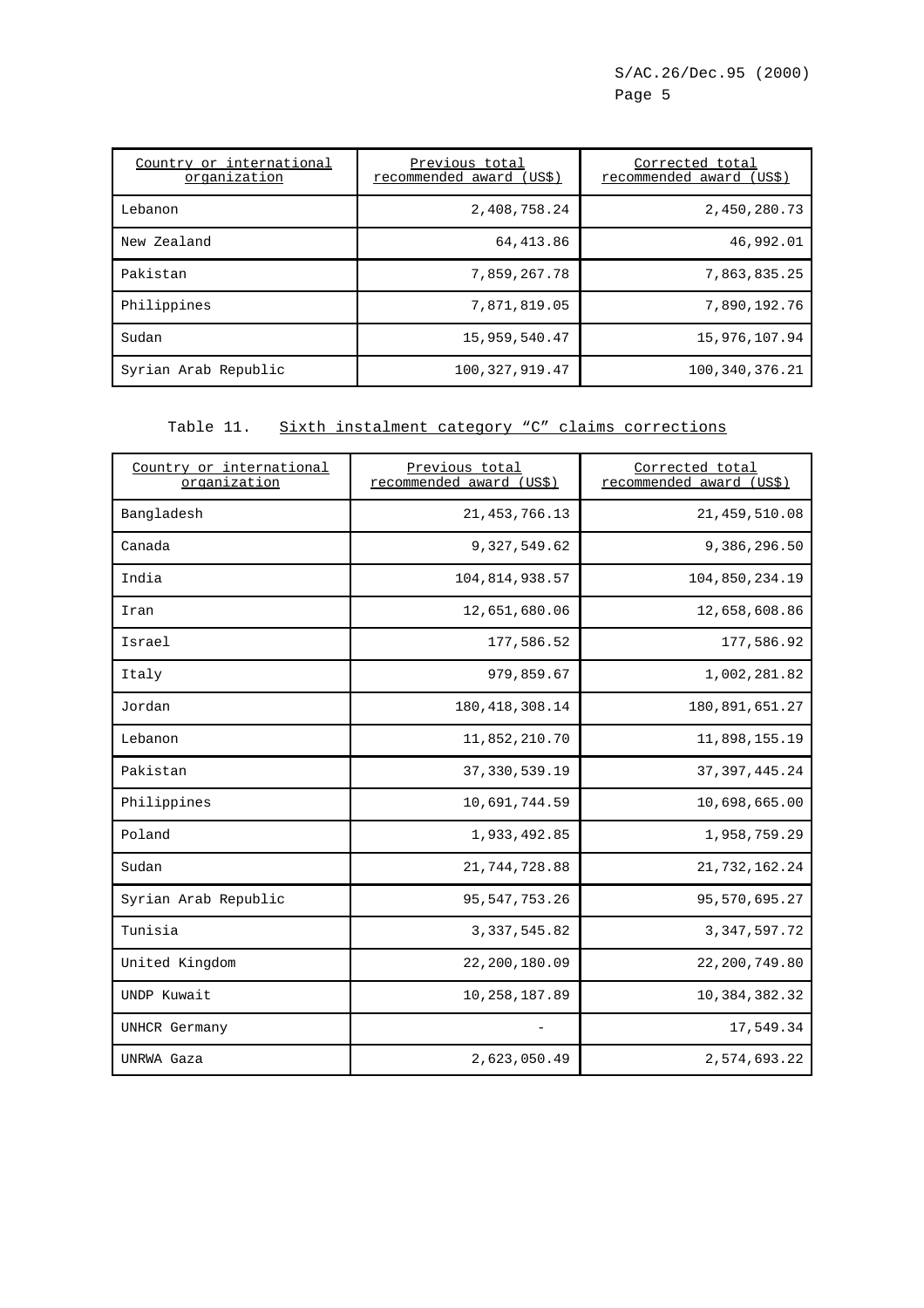| Country or international<br>organization | Previous total<br>recommended award (US\$) | Corrected total<br>recommended award (US\$) |
|------------------------------------------|--------------------------------------------|---------------------------------------------|
| Australia                                | 1,724,954.90                               | 1,732,428.95                                |
| Bangladesh                               | 37,706,783.84                              | 37, 746, 419.68                             |
| Belgium                                  | 231,802.31                                 | 245,818.82                                  |
| Canada                                   | 11,943,883.83                              | 11,973,474.82                               |
| China                                    | 125,249.57                                 | 125,249.57                                  |
| Egypt                                    | 231, 251, 021.36                           | 231, 246, 647.69                            |
| Finland                                  | 298, 228.83                                | 332,647.98                                  |
| India                                    | 186,796,893.79                             | 186, 928, 200.34                            |
| Iran                                     | 27,084,712.23                              | 27,095,092.06                               |
| Jordan                                   | 281,071,994.02                             | 281, 494, 326.55                            |
| Kuwait                                   | 787, 212, 263. 25                          | 787,939,426.70                              |
| Pakistan                                 | 72,551,534.16                              | 74,552,547.72                               |
| Philippines                              | 10,343,737.26                              | 10,349,808.76                               |
| Poland                                   | 716,179.29                                 | 731,511.47                                  |
| Sri Lanka                                | 5,287,797.86                               | 5,284,164.64                                |
| Sudan                                    | 14,812,062.58                              | 14,831,979.54                               |
| Syrian Arab Republic                     | 56,939,952.32                              | 56,984,958.71                               |
| Tunisia                                  | 8, 414, 977. 79                            | 8, 424, 710. 75                             |
| United Kingdom                           | 28,867,341.93                              | 28,876,154.87                               |
| Yemen                                    | 79, 177, 795.01                            | 79,199,517.09                               |
| UNDP Jerusalem                           | 4,334,780.44                               | 4,339,624.73                                |
| UNRWA Gaza                               | 6,796,892.02                               | 6,767,301.03                                |

Table 12. Seventh instalment category "C" claims corrections

2. Decides also that, based on the above corrections, the revised total recommended awards by instalment are as follows:

|  | Table 13. Revised total recommended awards for category "A" claims |  |  |  |  |  |  |  |  |
|--|--------------------------------------------------------------------|--|--|--|--|--|--|--|--|
|--|--------------------------------------------------------------------|--|--|--|--|--|--|--|--|

| Instalment | Previous total<br>recommended award<br>$(US\$ ) a/ | Corrected total<br>recommended award (US\$) |
|------------|----------------------------------------------------|---------------------------------------------|
| First      | 189,633,000.00                                     | 189,606,000.00                              |
| Second     | 641,352,500.00                                     | 641,252,500.00                              |